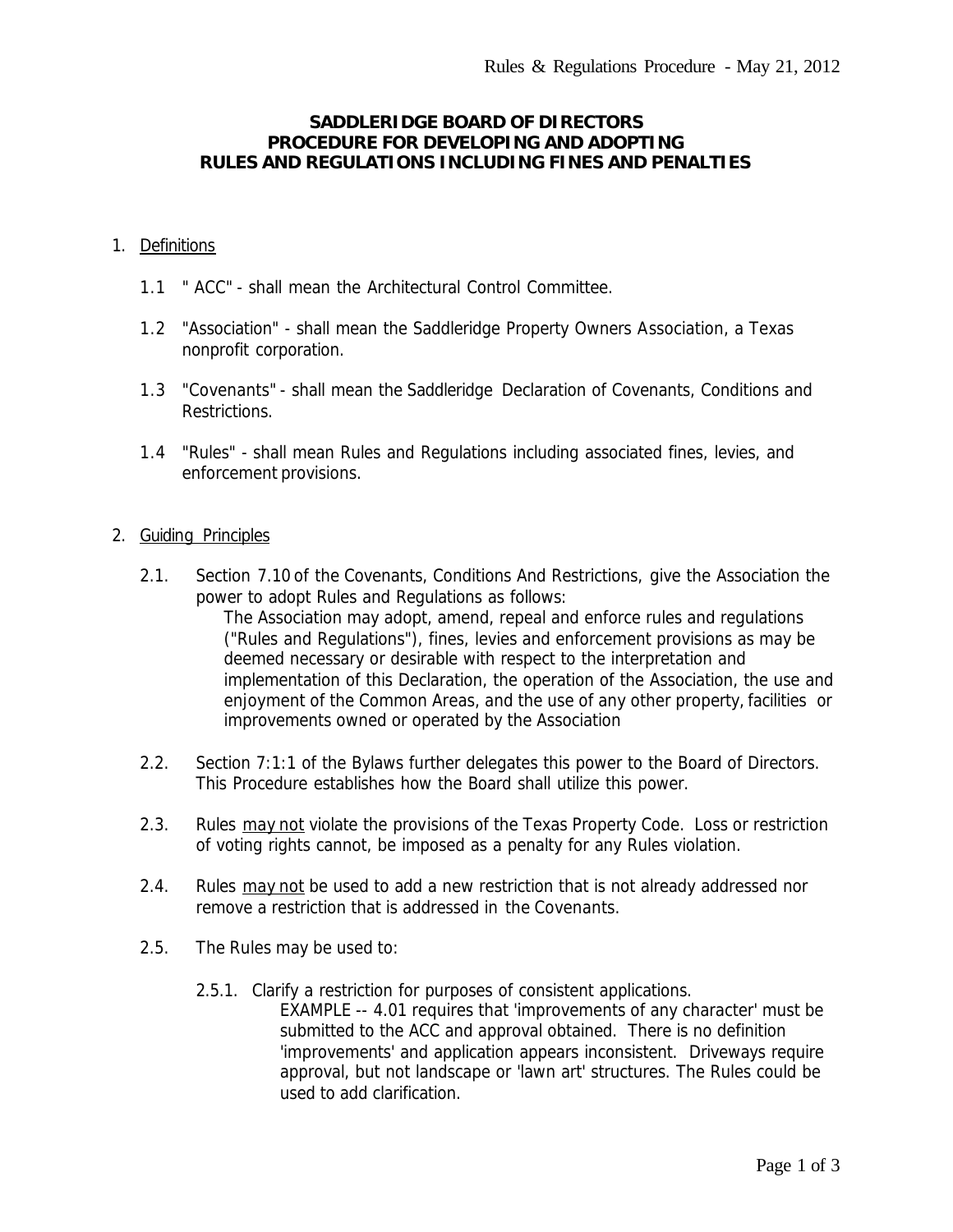2.5.2. Provide a specific fine or penalty to a violation of a Restriction that already exist in the Covenants, where they are not already addressed. EXAMPLE -- again 4.01 requires submittal, but there is no penalty for non-compliance.

## 3. Rule Development

- 3.1. The Board of Directors shall decide on the need to adopt, amend, or repeal specific Rules and Regulations.
- 3.2. Once a need has been identified, the Board shall establish a Work Group to develop a draft. The Work Group shall be led by a member of the Board and shall be comprised of at least one representative from the ACC and one or more Property Owners.
- 3.3. The Work Group shall present its draft of the Rules, including their proposed penalties and fines to the Board for review and consideration. After careful review the Board shall:
	- 3.3.1. Accept the draft as proposed, or
	- 3.3.2. Accept the draft with modifications, or
	- 3.3.3. Reject in part or whole and return it to the Work Group for additional work.

# 4. Property Owner Review & Comment

- 4.1 After acceptance by the Board, draft Rules shall be circulated to all Property Owners for their comments.
- 4.2 Discussion of the draft Rules shall be an agenda item on at least one regular Board Meeting so that any Property Owner may bring the comments and concerns direct to the Board.
- 4.3 A vote by the Property Owners shall not be required.
- 4.4 After all Property Owners comments have been received and after careful consideration, the Board shall modify the draft or otherwise incorporate as they feel is appropriate. The Board may also return the draft to the Work Group for further revision.